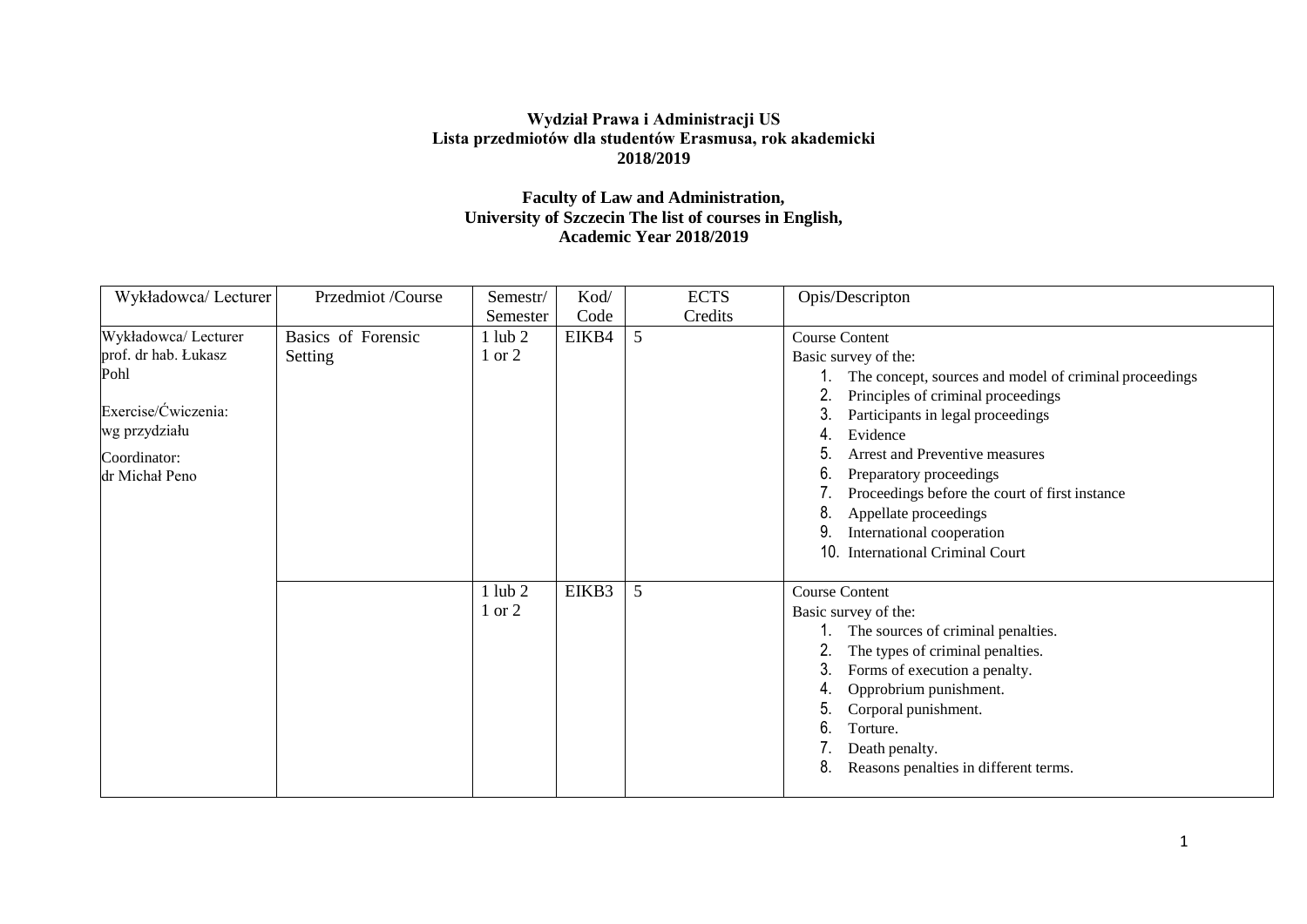|          | Penal Proceedings Compared<br>with Procedural Reform on<br>the European Continent | $1$ lub $2$<br>1 or 2 | EIKB4 | 5 | <b>Course Content</b><br>Basic survey of the:<br>1. The concept, sources and model of criminal proceedings<br>Principles of criminal proceedings<br>3.<br>Participants in legal proceedings<br>Evidence<br>4.<br><b>Arrest and Preventive measures</b>                                                                                                                                                                                                                                                                                                                                                                                                               |
|----------|-----------------------------------------------------------------------------------|-----------------------|-------|---|----------------------------------------------------------------------------------------------------------------------------------------------------------------------------------------------------------------------------------------------------------------------------------------------------------------------------------------------------------------------------------------------------------------------------------------------------------------------------------------------------------------------------------------------------------------------------------------------------------------------------------------------------------------------|
| as above |                                                                                   |                       |       |   | Preparatory proceedings<br>Proceedings before the court of first instance<br>8<br>Appellate proceedings<br>International cooperation<br>10 <sub>1</sub><br><b>International Criminal Court</b>                                                                                                                                                                                                                                                                                                                                                                                                                                                                       |
|          | Polish Criminal Law in the 1 lub 2<br>European Criminal Culture 1 or 2            |                       | EIKB1 | 5 | <b>Course Content</b><br>Basic survey of the:<br>1. The sources of penal law, appliance of the Polish penal law with<br>regard to time, place and persons.<br>The concept and structure of an offence.<br>3.<br>Forms of committing an offence.<br>Exclusion of criminal liability, concurrence of legal rules and<br>4.<br>offences.<br>Penalties, statutory sentences and the judges' margin of<br>appreciation, alteration of legally valid sentences.<br>Penal measures.<br>6.<br>Probation measures.<br>Offences described in selected parts of the penal code.<br>8.<br>9.<br>Penal provisions outside the penal code, the military part of the<br>penal code. |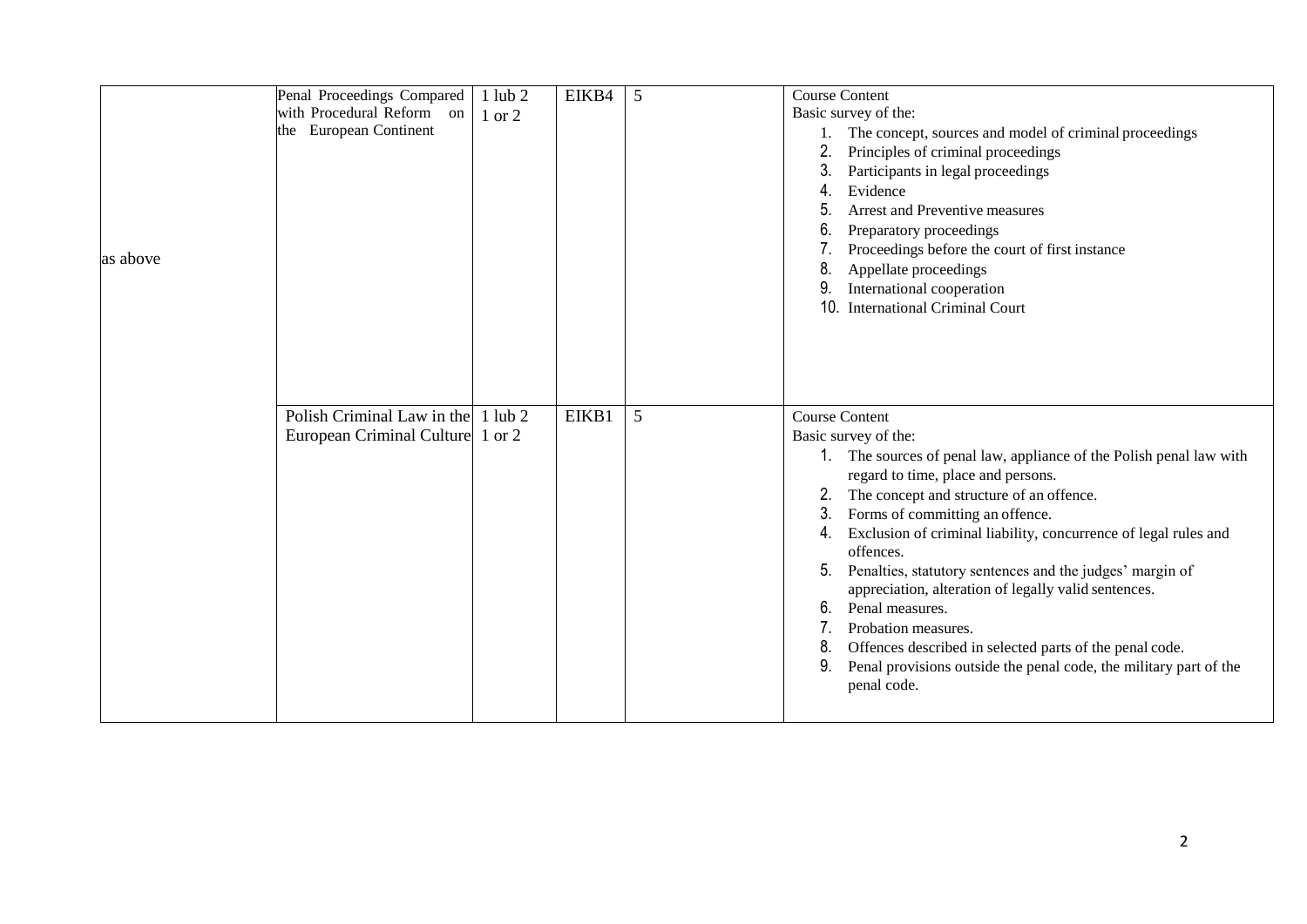| Wykład/Lecture:<br>dr Ewelina Cała-<br>Wacinkiewicz<br>Exercise/Ćwiczenia:<br>wg przydziału<br>Coordinator:<br>dr Michał Peno | Public International Law              | $1$ lub $2$<br>1 or 2 | $EIKM1$ 5 |   | Course content:<br>1. The nature and development of international law,<br>Sources of public international law (Custom and it's<br>2.<br>characteristic, Treaties, General principles of law, judicial<br>decisions, Writers, Other possible sources of international law,<br>The International Law<br>Commission, Hierarchy of sources and jus cogens),<br>3.<br>The subjects of international law (Legal personality, States,<br>International organizations, Sui Generis Subjects,<br>Individuals),<br>The international protection of human rights,<br>4.<br>The regional (mainly European) protection of human rights,<br>5.<br>Individual criminal responsibility in international law,<br>6.<br>7. Immunities from jurisdiction and state's sovereign<br>immunity (Sovereign and non-sovereign acts, the absolute<br>immunity approach, the restrictive approach),<br>8.<br>State responsibility,<br>9.<br>The law of treaties (making, consent, entry into force,<br>amendments, reservations, interpretation, validity,<br>termination),<br>10. The International Court of Justice (jurisdiction, role,<br>nature, functioning) |
|-------------------------------------------------------------------------------------------------------------------------------|---------------------------------------|-----------------------|-----------|---|-----------------------------------------------------------------------------------------------------------------------------------------------------------------------------------------------------------------------------------------------------------------------------------------------------------------------------------------------------------------------------------------------------------------------------------------------------------------------------------------------------------------------------------------------------------------------------------------------------------------------------------------------------------------------------------------------------------------------------------------------------------------------------------------------------------------------------------------------------------------------------------------------------------------------------------------------------------------------------------------------------------------------------------------------------------------------------------------------------------------------------------------|
|                                                                                                                               | Diplomatic and<br><b>Consular Law</b> | $1$ lub $2$<br>1 or 2 | EIKM2     | 5 | Course content:<br>The Vienna Convention on Diplomatic Relations, 1961<br>2.<br>The inviolability of the premises of the mission<br>3.<br>The diplomatic bag<br>The Jurisdictional Immunity of the State (including Cudak<br>4.<br>v. Lithuania case)<br>Diplomatic immunities – property<br>5.<br>6.<br>Diplomatic immunities - personal<br>Consular privileges and immunities: the Vienna Convention<br>on Consular Relations, 1963<br>8.<br>Basics of the Diplomatic Protection (conditions of<br>diplomatic protection, Nottebohm case, Flegenheimer case,<br>A. F. Breard case, LaGrand case, Avena Case)                                                                                                                                                                                                                                                                                                                                                                                                                                                                                                                          |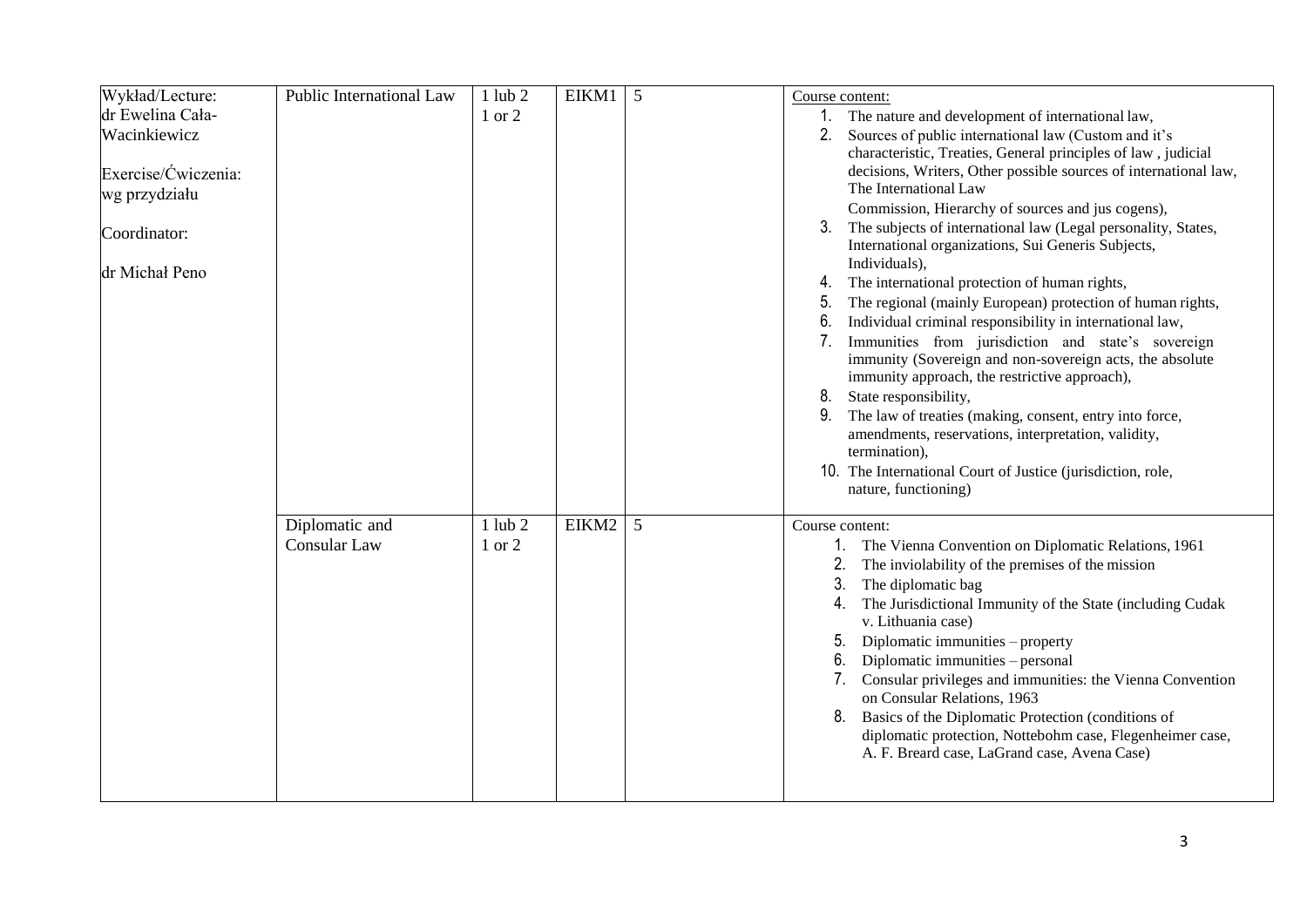|          | International | $1$ lub $2$ | EIKM3 | English | Course content:                                                                                                                              |
|----------|---------------|-------------|-------|---------|----------------------------------------------------------------------------------------------------------------------------------------------|
|          | Organizations | 1 or 2      |       | 5       | Basic survey of the:                                                                                                                         |
|          |               |             |       |         | 1. International organizations as participants in international relations and                                                                |
|          |               |             |       |         | subjects of international law - definition, types and divisions. Subjectivity                                                                |
|          |               |             |       |         | ICJ<br>Opinion<br>international<br>organizations.<br>Advisory<br>of                                                                          |
|          |               |             |       |         | 1949.                                                                                                                                        |
|          |               |             |       |         | 2. Organization of the United Nations - as an organization common.                                                                           |
|          |               |             |       |         | Genesis of the United Nations. The United Nations in the field of the                                                                        |
|          |               |             |       |         | maintenance of international peace and security. The United<br><b>Nations</b>                                                                |
|          |               |             |       |         | system. Structure<br>ONZ.<br>of                                                                                                              |
|          |               |             |       |         |                                                                                                                                              |
|          |               |             |       |         |                                                                                                                                              |
|          |               |             |       |         |                                                                                                                                              |
| as above |               |             |       |         | 3. The Council of Europe - as an regional organization. Genesis of The<br>Council of Europe. The Council of Europe activity in such areas as |
|          |               |             |       |         | protection of human rights, health, sports, culture, archaeological heritage,                                                                |
|          |               |             |       |         | the film co-production, etc. Institutional Structure The Council of Europe.                                                                  |
|          |               |             |       |         | European Convention for the Protection of Human Rights and Fundamental                                                                       |
|          |               |             |       |         | Freedoms of 1950<br>protection of human<br>and<br>rights.                                                                                    |
|          |               |             |       |         | 4. The North Atlantic Treaty Organization - NATO as an military                                                                              |
|          |               |             |       |         | organization.<br>Genesis.<br>NATO<br>(political<br>structure<br>and                                                                          |
|          |               |             |       |         | military).<br><b>NATO</b><br>activity<br>(peacekeeping<br>operations,                                                                        |
|          |               |             |       |         | peacekeeping).                                                                                                                               |
|          |               |             |       |         | 5. The European Union as an organization of an integration. The                                                                              |
|          |               |             |       |         | institutional structure of the EU. A primary law EU secondary legislation.                                                                   |
|          |               |             |       |         | <b>EU</b> Treaty<br>Lisbon.<br>EU<br>of<br>activities.                                                                                       |
|          |               |             |       |         | 6. Other international organizations: the Organization for Security and                                                                      |
|          |               |             |       |         | Cooperation in Europe, the Union Western, International Labour                                                                               |
|          |               |             |       |         | Organization, OSCE, UNESCO, UNICEF, the African Union, the                                                                                   |
|          |               |             |       |         | Organization of American                                                                                                                     |
|          |               |             |       |         |                                                                                                                                              |
|          |               |             |       |         |                                                                                                                                              |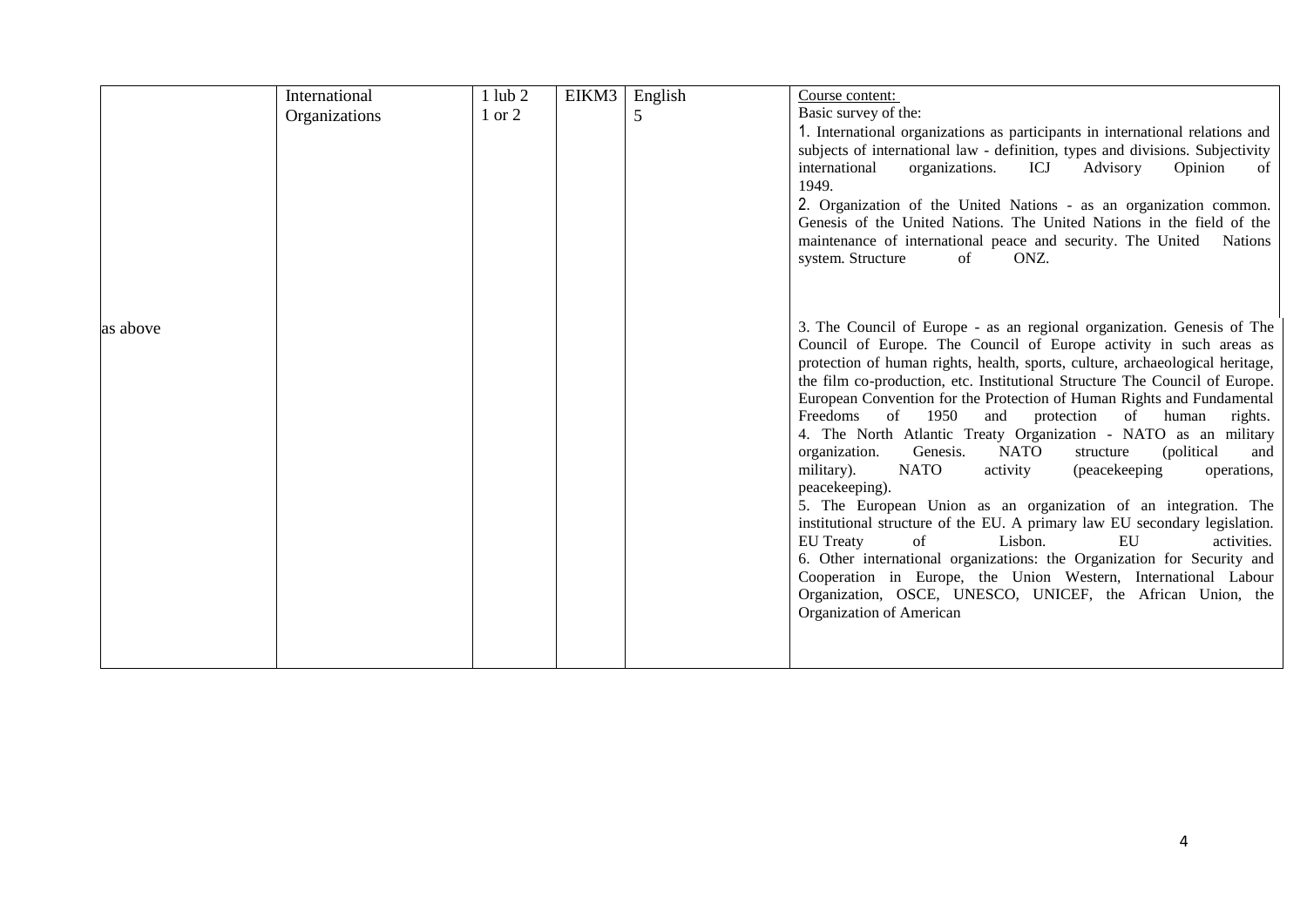|                                                                                                                                   | International<br>Judicary | $1$ lub $2$<br>1 or 2 | EIKM4 | English<br>5 | Course content:<br>1.<br>Facultative courts as a specific of the public international law.<br>2.<br>Facultative or obligatory jurisdiction?<br>3.<br>International Court of Justice (history, members and ad hoc judges,<br>functioning, competences, chosen judgments),<br>European Court of Human Rights ((history, members and ad hoc<br>4.<br>judges, functioning, competences, chosen judgments),<br>Court of Justice of the European Union (history, members,<br>functioning, competences, chosen judgments),<br>6.<br>The role of the international judiciary in public international law<br>- analyze. |
|-----------------------------------------------------------------------------------------------------------------------------------|---------------------------|-----------------------|-------|--------------|----------------------------------------------------------------------------------------------------------------------------------------------------------------------------------------------------------------------------------------------------------------------------------------------------------------------------------------------------------------------------------------------------------------------------------------------------------------------------------------------------------------------------------------------------------------------------------------------------------------|
| Wykład/Lecture:<br>dr hab. Krystyna<br>Nizioł, prof. US<br>Exercise/Ćwiczenia:<br>wg przydziału<br>Coordinator:<br>dr Michał Peno | <b>Economic Freedom</b>   | っ                     | EIKZ5 | 5            | <b>Course Content Basic</b><br>survey of the:<br>Economic Freedom in the Polish Constitution.<br>Economic Activity.<br>Prohibited restrictions.<br>Exceptions.<br>Registration of the economic activity.<br>Legal consequences.<br>Ethical aspects of economic freedom.<br>Relation to the European norms.<br>General prohibiotion of discrimination.<br>General freedom of movement.<br>General freedom of goods.<br>Agriculture and fisheries.<br>Freedom of movements for workers.<br>Free movement of services.<br>Free movement of capital.                                                               |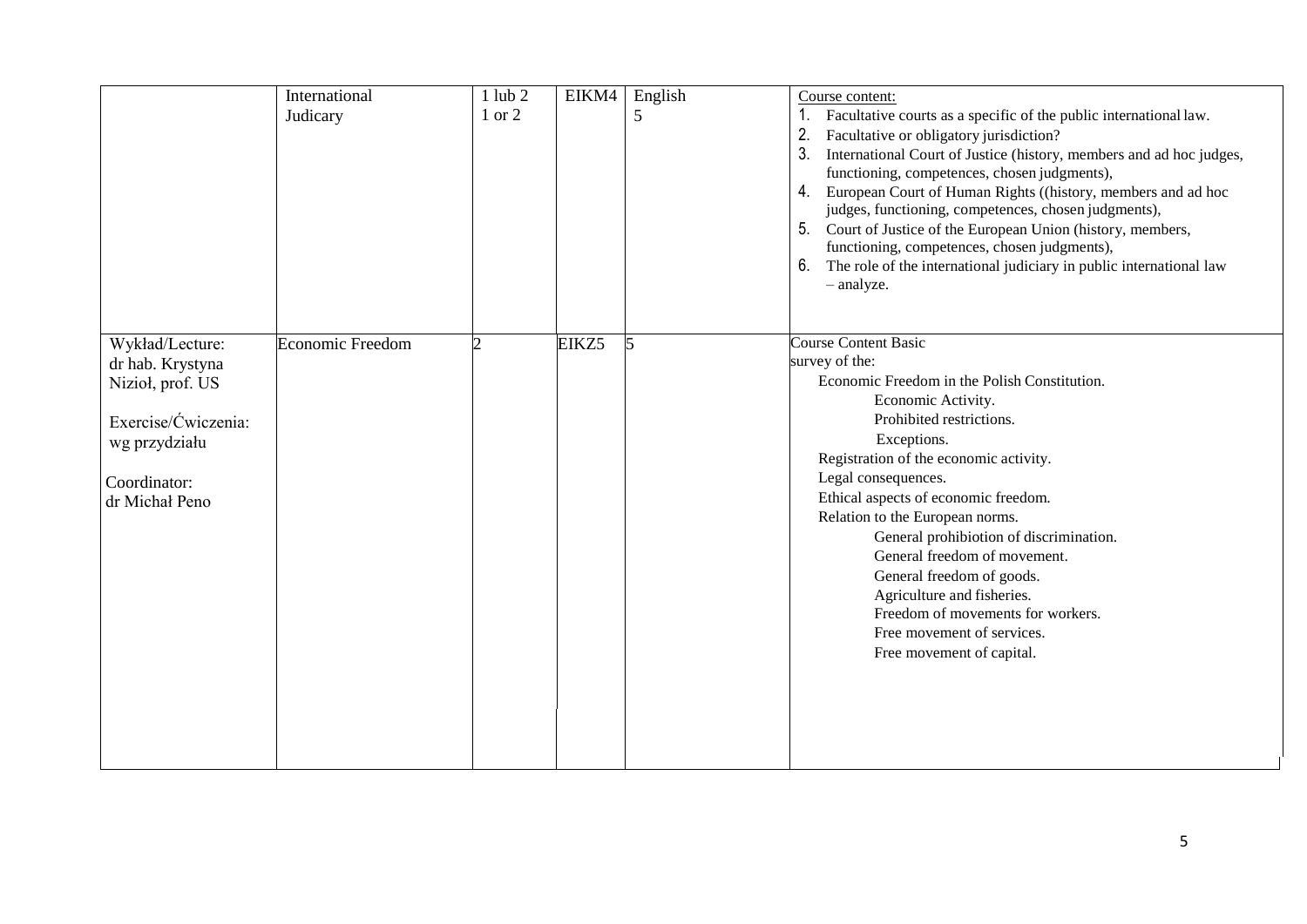| Competition | ∠ | EIKZ2 | English | <b>Course Content</b>                                             |
|-------------|---|-------|---------|-------------------------------------------------------------------|
| Law         |   |       |         | Objectives of competition policy.                                 |
|             |   |       |         | Legal definition and meaning of competition.<br>2.                |
|             |   |       |         | Sources of competition law.<br>s.                                 |
|             |   |       |         | The scope of competition law's application:<br>4.                 |
|             |   |       |         | subjective scope - definition of undertaking,                     |
|             |   |       |         | substantive scope – prohibited or supervised business             |
|             |   |       |         | practices,                                                        |
|             |   |       |         | territorial scope – principle of extrateritoriality.<br>3.        |
|             |   |       |         | The concept of relevant market.                                   |
|             |   |       |         | The prohibition of anti-competitive agreements.<br>6.             |
|             |   |       |         | The prohibition of the abuse of a dominant position.              |
|             |   |       |         | Merger control.<br>8.                                             |
|             |   |       |         | Application of competition law.                                   |
|             |   |       |         | 10. The relationship between EU competition law and national      |
|             |   |       |         | competition laws.                                                 |
|             |   |       |         | 11. The institutional structure of UE and Polish competition law. |
|             |   |       |         |                                                                   |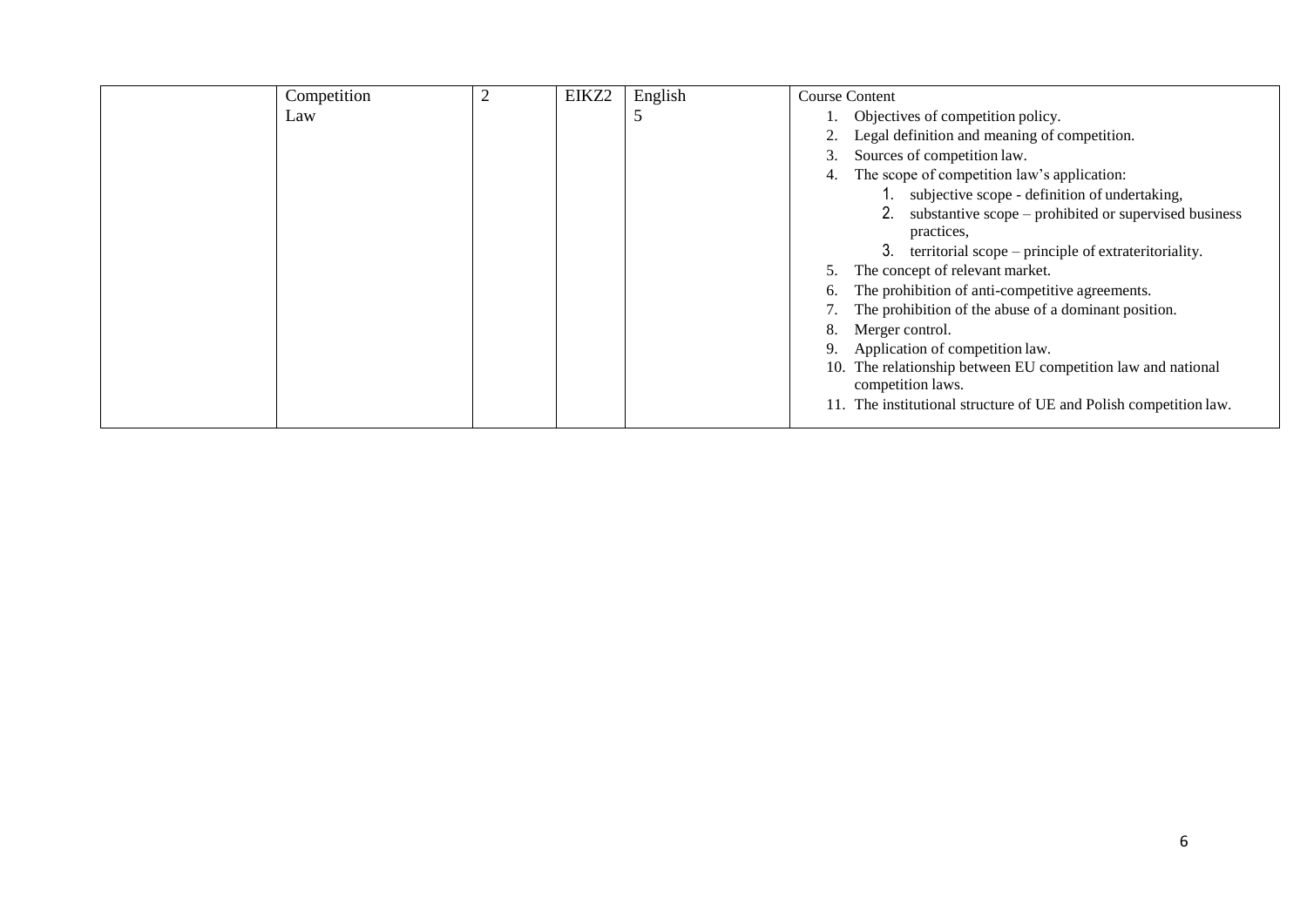|                       | European Economic Law | $\overline{2}$ | EIKZ1 | English | <b>Course Content</b>                                                                  |
|-----------------------|-----------------------|----------------|-------|---------|----------------------------------------------------------------------------------------|
|                       |                       |                |       | 5       | Basic survey of the:                                                                   |
|                       |                       |                |       |         | Characteristics of the internal market economic freedoms and                           |
|                       |                       |                |       |         | permissible restrictions:                                                              |
|                       |                       |                |       |         | 1. free movement of goods                                                              |
|                       |                       |                |       |         | 2. free movements of employed persons (and legal situation                             |
|                       |                       |                |       |         | of their families) right of establishment                                              |
|                       |                       |                |       |         | 3. free movement of services                                                           |
|                       |                       |                |       |         | 4. free movement of capital (and current payments)                                     |
|                       |                       |                |       |         | European regulations enabling creation and running the                                 |
|                       |                       |                |       |         | crossing-boarder economic activities.                                                  |
|                       |                       |                |       |         | Adjusting of the singular legal systems in the scope of<br>6.                          |
|                       |                       |                |       |         | economic regulations (chosen Directives).                                              |
|                       |                       |                |       |         | 7. IV. European rules of competition:                                                  |
|                       |                       |                |       |         | prohibition of agreements restricting competition<br>8.                                |
|                       |                       |                |       |         | prohibition of excessive concentration<br>9.                                           |
|                       |                       |                |       |         | 10. abuse of dominance prohibition                                                     |
|                       |                       |                |       |         |                                                                                        |
|                       |                       |                |       |         | 11. prohibition of anti-competitive state aid                                          |
|                       |                       |                |       |         | 12. state trade monopolies<br>13. Safety and Health protection of consumers along with |
|                       |                       |                |       |         | their information rights.                                                              |
|                       |                       |                |       |         |                                                                                        |
|                       |                       |                |       |         |                                                                                        |
| Wykład:               | Sociology of Law      |                | EIKA1 | 5       | <b>Course Content</b>                                                                  |
| dr                    |                       |                |       |         | 1. Theoretical foundations                                                             |
| dr Magdalena Michalak |                       |                |       |         | -Course introduction                                                                   |
| Coordinator:          |                       |                |       |         | -What is the relationship between custom and law?                                      |
| dr Michał Peno        |                       |                |       |         | -What is the relationship between law and society?                                     |
|                       |                       |                |       |         | 2. Law and society - law as a social instrument                                        |
|                       |                       |                |       |         | -John Austin - Theory of legal positivism (reading, analyse, conclusions)              |
|                       |                       |                |       |         | -H. L. A. Hart - The Concept of Law                                                    |
|                       |                       |                |       |         | -Roland Dworkin - Taking Rights Seriously                                              |
|                       |                       |                |       |         | 3.Law in action                                                                        |
|                       |                       |                |       |         | -Montesquieu, The Spirit of the Laws                                                   |
|                       |                       |                |       |         | -Max Weber theory                                                                      |
|                       |                       |                |       |         | -Law in action - In-class video: The Road to Brown                                     |
|                       |                       |                |       |         | 4. Legal Change                                                                        |
|                       |                       |                |       |         | -What is the relationship between social change and legal change?                      |
|                       |                       |                |       |         | -What is the relationship between morality and law?                                    |
|                       |                       |                |       |         |                                                                                        |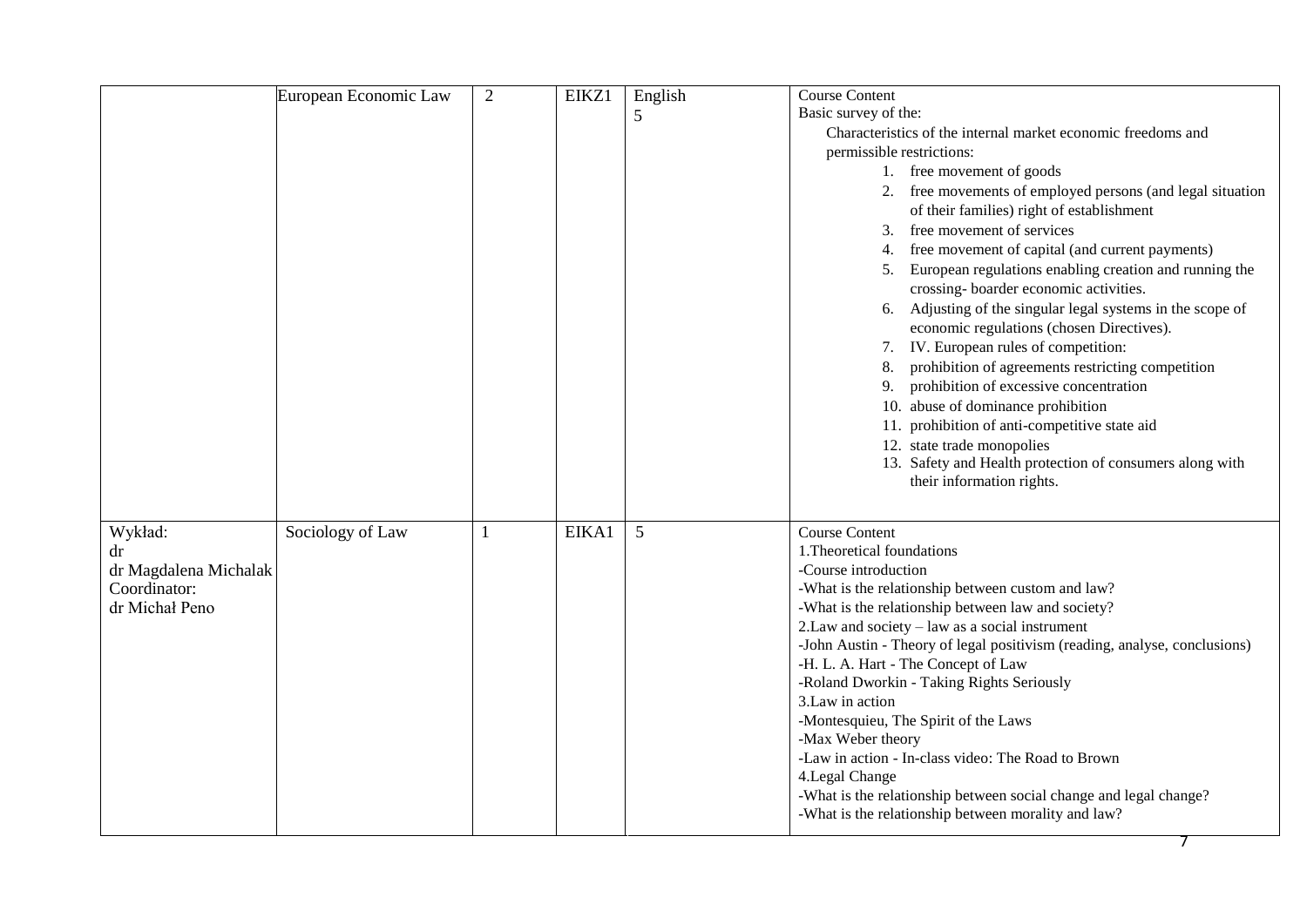|                        |                       |       |   | -What is the relationship between morality change and legal change?<br>-What is the relationship between global law and legal regimes?<br>-How does law operate beyond the state in the context of globalisation                                                                                                                                                                                                                                                                                                                                                                                                                                                                                                                                                                                                                                                                                                                                                                                                                         |
|------------------------|-----------------------|-------|---|------------------------------------------------------------------------------------------------------------------------------------------------------------------------------------------------------------------------------------------------------------------------------------------------------------------------------------------------------------------------------------------------------------------------------------------------------------------------------------------------------------------------------------------------------------------------------------------------------------------------------------------------------------------------------------------------------------------------------------------------------------------------------------------------------------------------------------------------------------------------------------------------------------------------------------------------------------------------------------------------------------------------------------------|
| Comparative Public Law |                       | EIKA2 | 5 | <b>Course Content</b><br>Introduction to the course<br>Families of law. What is public law, how does it differ from<br>private law and other categories?<br>3.<br>What is comparative law, particularly as applied to public law?<br>Public law or public laws?<br>4.<br>Federalism and quasi-federalism: the EU, the USA, Germany<br>and/or Switzerland<br>The concept of a Constitution in different legal orders<br>Constitution in Common Law<br>7.<br>8.<br>Public law in the context of globalization<br>Constitutions and the international community<br>9.<br>10. Courts: protecting public interests through litigation. Locus standi<br>and the nature of the judicial power. Case study<br>11. Protecting constitutional rights : types of rights, and the sources<br>and forms of protection of constitutional rights. Codification,<br>implication, and status of rights. The EU Charter and its national<br>inspirations<br>12. The roles of national and supra-national courts<br>13. What is comparative public law for? |
| Administrative Law I   | $1$ lub $2$<br>1 or 2 | EIKA3 | 5 | 1. Introduction:<br>The nature and development of administration in general<br>Interdisciplinary foundations of administrative law<br>European Union influence on Polish administration<br>Sources of administrative law<br>3.<br>General principles of administrative law<br>Administrative functions and tasks<br>Administartive bodies – theory and practice<br>5.<br>6.<br>Administrative acts<br>The present and future condition of Polish and European<br>administrative law                                                                                                                                                                                                                                                                                                                                                                                                                                                                                                                                                      |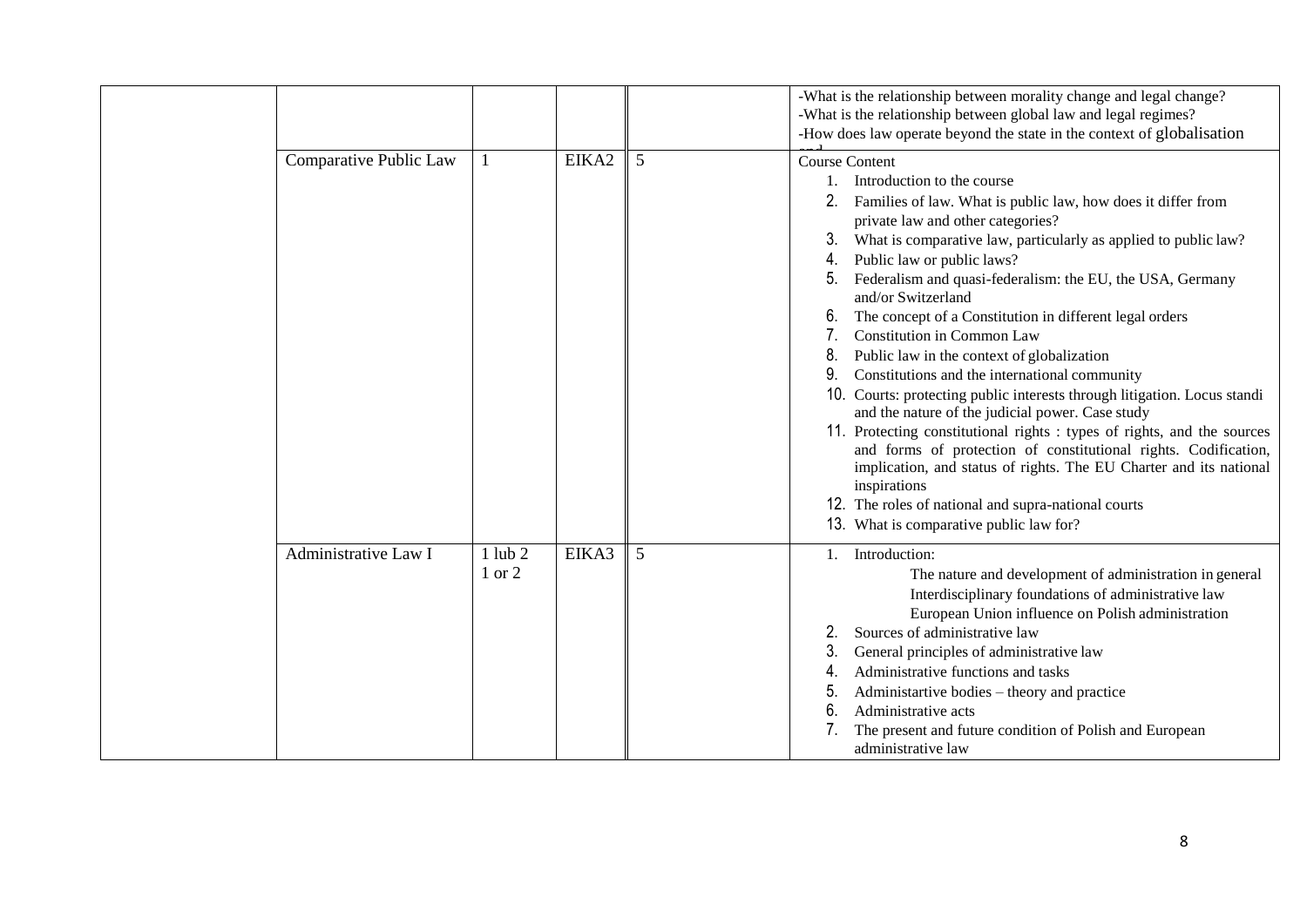|                          | Administrative Law II     | $1$ lub $2$ | EIKA3 | English/French |   | <b>Course Content</b>                                                          |
|--------------------------|---------------------------|-------------|-------|----------------|---|--------------------------------------------------------------------------------|
|                          |                           | 1 or 2      |       | $\mathfrak{S}$ |   | - Introduction to general theory of administrative law                         |
|                          |                           |             |       |                |   | - Administrative bodies in EU and in national systems                          |
|                          |                           |             |       |                |   | 1. Discretionary powers of administration:                                     |
|                          |                           |             |       |                |   | Notion, history and means of execution                                         |
|                          |                           |             |       |                |   | Abuse of discretionary powers                                                  |
|                          |                           |             |       |                |   | Review of discretionary powers, including judicial review of                   |
|                          |                           |             |       |                |   | discretionary powers                                                           |
|                          |                           |             |       |                |   | 2. Supervision of administrative action                                        |
|                          |                           |             |       |                |   | Administrative supervision of administrative action                            |
|                          |                           |             |       |                |   | Political supervision of administrative action                                 |
|                          |                           |             |       |                |   | Judicial supervision of administrative action                                  |
|                          |                           |             |       |                |   | Right to good administration<br>3.                                             |
|                          |                           |             |       |                |   | Principle of good adminitration                                                |
|                          |                           |             |       |                |   | EU charter $-$ art. 11, rights included in the right to good<br>administration |
|                          |                           |             |       |                |   | Judicial protection - ECJ jurisprudence                                        |
|                          |                           |             |       |                |   | The present and future condition of Polish and<br>4.                           |
|                          |                           |             |       |                |   | European administrative law                                                    |
| Wykład/Lecture:          | Private International Law |             | EIKZ3 | English        | 5 | <b>Course Content</b>                                                          |
| dr hab. Krystyna Nizioł, |                           |             |       |                |   | Basic survey of                                                                |
| prof. US                 |                           |             |       |                |   | the:                                                                           |
| Exercise/Ćwiczenia:      |                           |             |       |                |   | 1. The general rules connected to private law relationships                    |
| wg przydziału            |                           |             |       |                |   | connected with more than one State and the choice of                           |
| Coordinator:             |                           |             |       |                |   | applicable law.<br>2. The regulations connected to natural person (inter alia  |
| dr Michał Peno           |                           |             |       |                |   | incapacitation, declaration of death, the name of the natural                  |
|                          |                           |             |       |                |   | person, the rights of personality of a natural person).                        |
|                          |                           |             |       |                |   | The regulation connected to obligations, ownership and<br>3.                   |
|                          |                           |             |       |                |   | other property rights.                                                         |
|                          |                           |             |       |                |   | 4. The regulation connected to marriage related matters and                    |
|                          |                           |             |       |                |   | relationships between the parents and the child, adoption,                     |
|                          |                           |             |       |                |   | guardianship and care.                                                         |
|                          |                           |             |       |                |   | The regulations connected to inheritance matters.<br>5.                        |
|                          |                           |             |       |                |   |                                                                                |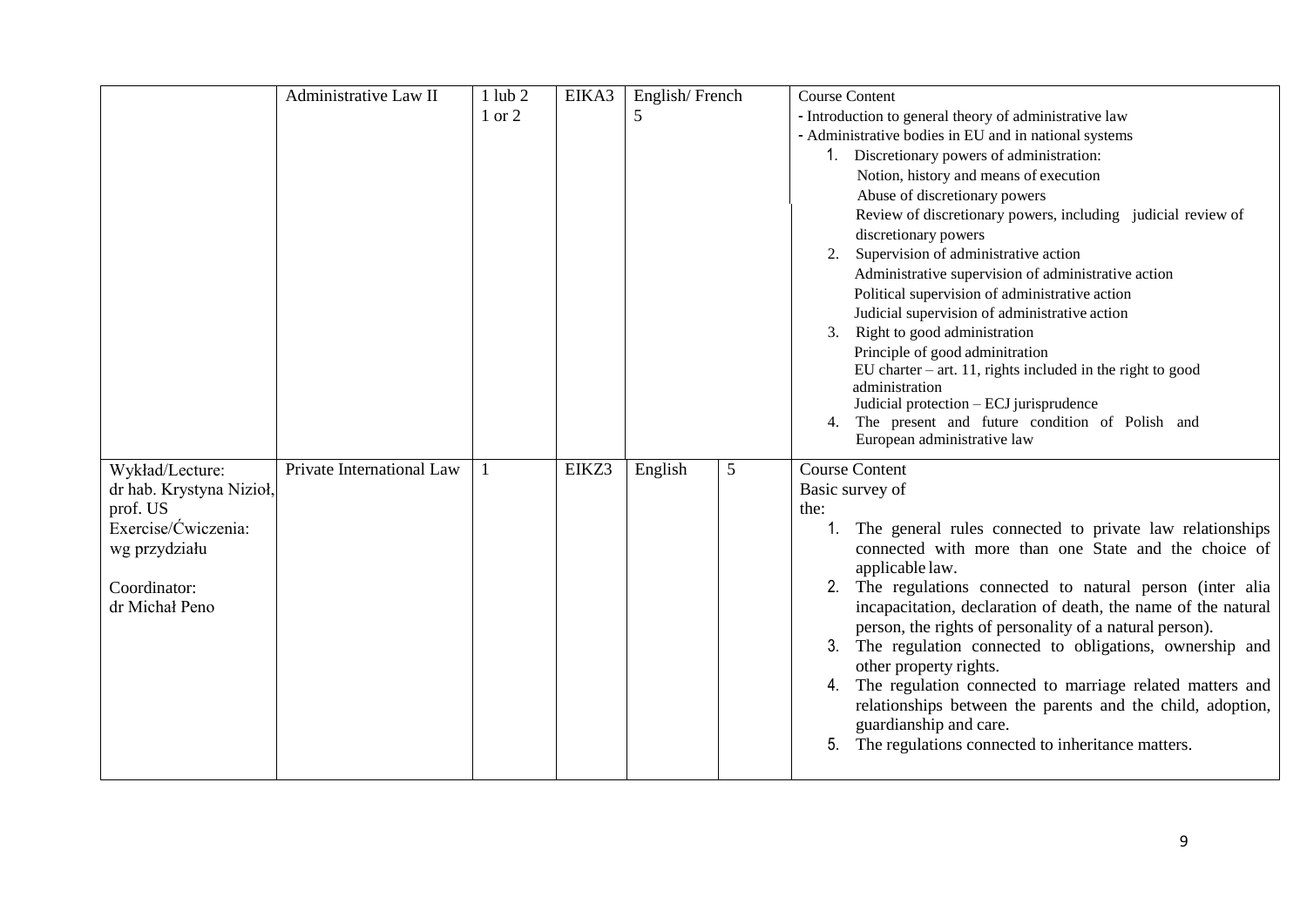| Wykład/Lecture:<br>dr hab. Krystyna Nizioł,<br>prof. US<br>Exercise/Ćwiczenia:<br>wg przydziału<br>Coordinator:<br>dr Michał Peno | Financial Law                          | $1$ lub $2$<br>1 or 2 | EIKZ4 | English | 5 | Basic survey of the:<br>1. Financial Law The nature and function of public finance, budget,<br>institutions of general government sector, public debt<br>management.<br>2. International<br>Financial<br>Law; The nature and function<br>of banking, securities, and financial markets; European and<br>international legal regulation of financial markets; the role of<br>international financial organizations.                                                                                                                                                                                                                                                                                                                                                                                                                                                                                  |
|-----------------------------------------------------------------------------------------------------------------------------------|----------------------------------------|-----------------------|-------|---------|---|-----------------------------------------------------------------------------------------------------------------------------------------------------------------------------------------------------------------------------------------------------------------------------------------------------------------------------------------------------------------------------------------------------------------------------------------------------------------------------------------------------------------------------------------------------------------------------------------------------------------------------------------------------------------------------------------------------------------------------------------------------------------------------------------------------------------------------------------------------------------------------------------------------|
| Wykład/Lecture:<br>dr hab. Krystyna Nizioł,<br>prof. US<br>Exercise/Ćwiczenia:<br>wg przydziału<br>Coordinator:<br>dr Michał Peno | European Commercial                    | $1$ lub $2$<br>1 or 2 | EIKZ5 | English | 5 | <b>Course Content</b><br>Basic survey of the:<br>Trade<br>1. International<br>regulations The<br>Law<br>basic<br>law governing international contracts for the supply of goods,<br>including the issues of transport, insurance, finance, arbitration,<br>conflicts of laws, and international harmonization of laws.<br>2. International Economic Law- basic regulations<br>3. Characteristics of the internal market economic freedoms and<br>permissible restrictions and European rules of competition.<br>4. International<br>Intellectual<br>Property Law The basic<br>principles of the law of intellectual property.<br>Law The nature and function of<br>5. International<br>Financial<br>banking, securities, and financial markets; European and international<br>legal regulation of financial markets; the role of international<br>financial organizations.<br>6. The internal market |
| Wykład/Lecture:<br>dr Michał Peno<br>Coordinator:<br>dr Michał Peno                                                               | Philosophy of<br>Law -<br>Introduction | $\overline{2}$        | EIKF1 | English | 5 | <b>Course Content</b><br>Basic survey of<br>the:<br>What is law?<br>Legal positivism and Hart's Concept of Law<br>The so called non-postivists conception of law and Dworkin's "Law<br>3.<br>as Integrity"<br>Fuller's "Inner Morality of Law" (the natural theory of<br>4.<br>law) Legal realism<br>Punishment, justice, civil disobedience<br>5.                                                                                                                                                                                                                                                                                                                                                                                                                                                                                                                                                  |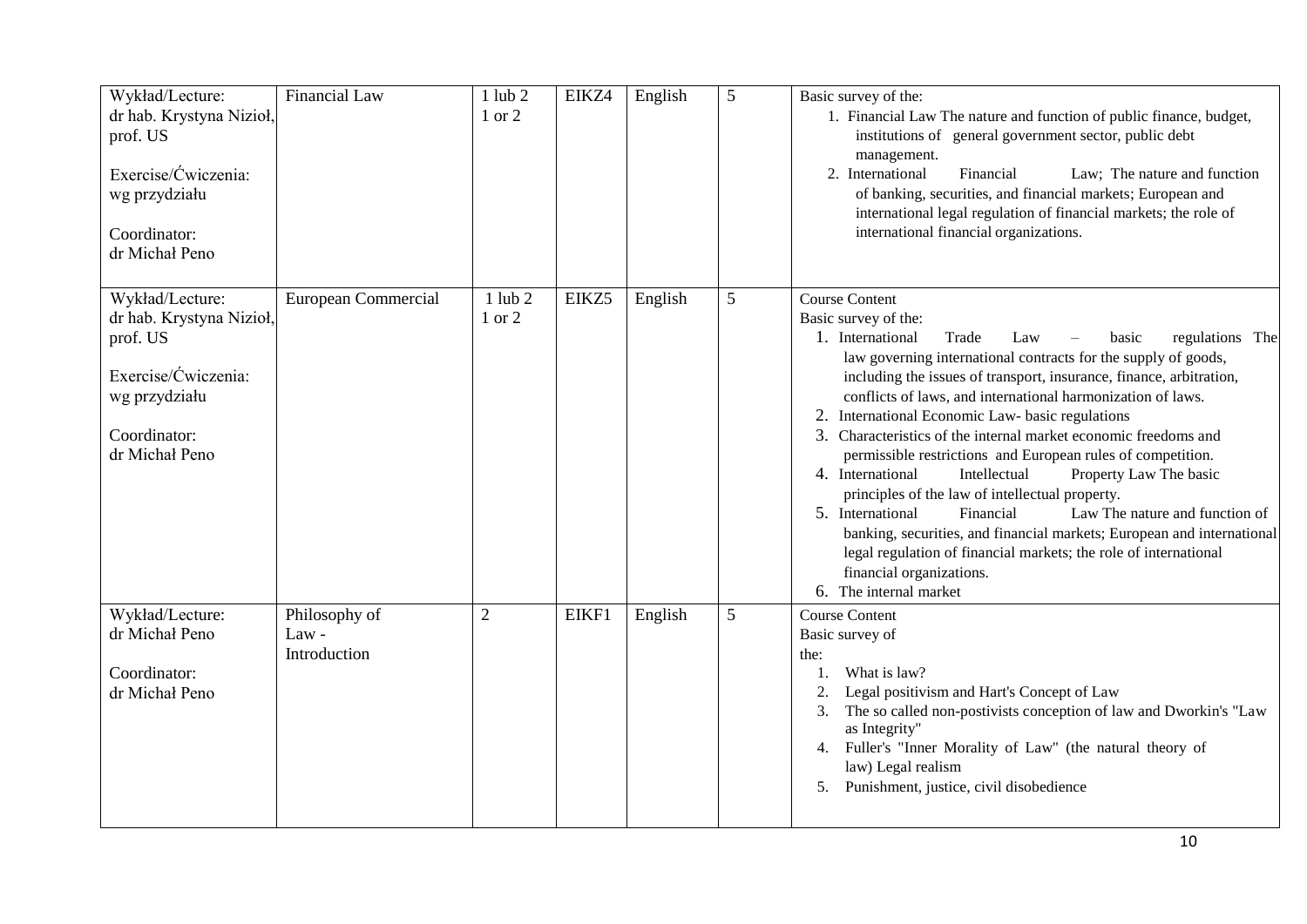| Wykład/Lecture:<br>dr hab. Ewa Gajda,<br>prof. US<br>Coordinator: dr Michał<br>Peno          | Eastern Catholic Church<br>Law (Diritto canonico<br>orientale) | 2 | EPRH1             | English/<br>Italia n | 5 | Course<br>Content<br>Basic survey of the:<br>Lining the basic institutions of canon law at the example of law of the Latin<br>and Eastern Catholic law. Comparison of some institutions of Polish law<br>with their counterparts in canon law (in terms of the issue concordat).<br>Demonstrate the diversity and richness of regulations in respect of a<br>particular problem. Underline the weight of evidence is taught issues in<br>relation to the Polish law. An attempt to determine the relationship between,                                                                                                                                                                                                                                                 |
|----------------------------------------------------------------------------------------------|----------------------------------------------------------------|---|-------------------|----------------------|---|------------------------------------------------------------------------------------------------------------------------------------------------------------------------------------------------------------------------------------------------------------------------------------------------------------------------------------------------------------------------------------------------------------------------------------------------------------------------------------------------------------------------------------------------------------------------------------------------------------------------------------------------------------------------------------------------------------------------------------------------------------------------|
|                                                                                              |                                                                |   |                   |                      |   | in terms of basic issues of canon law, between the law and the Roman<br>Catholic and Eastern Catholic law. Lining the basic institutions of canon<br>law,                                                                                                                                                                                                                                                                                                                                                                                                                                                                                                                                                                                                              |
|                                                                                              |                                                                |   |                   |                      |   | as the Latin Church, as the Eastern Catholic Churches. The comparative trial<br>comparison, canon law i.e. regulation Latin and Eastern Catholic and to<br>demonstrate similarities and differences in both systems. The concept and<br>sources of canon law. Canon law and ecclesiastical law. General standards.<br>The hierarchy of authority in the Catholic Church and the powers of<br>individual authorities. Basic issues of law sacrament with particular emphasis<br>on marital law. Elements of administrative law and litigation. Elements of<br>ecclesiastical jurisprudence. Demonstration of wealth<br>regulations in relation to the presented legal problems. Underline the weight<br>of evidence is taught issues of substantive law and formal law. |
| Wykład/Lecture:<br>dr hab. Krystyna<br>Nizioł,<br>Prof. US<br>Coordinator: dr Michał<br>Peno | European Union Law -<br>Introduction                           |   | EKIZ <sub>6</sub> | English              | 5 | <b>Course Content</b><br>Basic survey of the:<br>1. The structure and legal system of the European Union.<br>2. The political institutions of the European Union (European Council,<br>Council<br>3. of Ministers, Commission and European Parliament) in the EU's<br>legislative<br>process, and the issues this raises for the democratic legitimacy<br>for the European Union; forms of EU legislation.                                                                                                                                                                                                                                                                                                                                                             |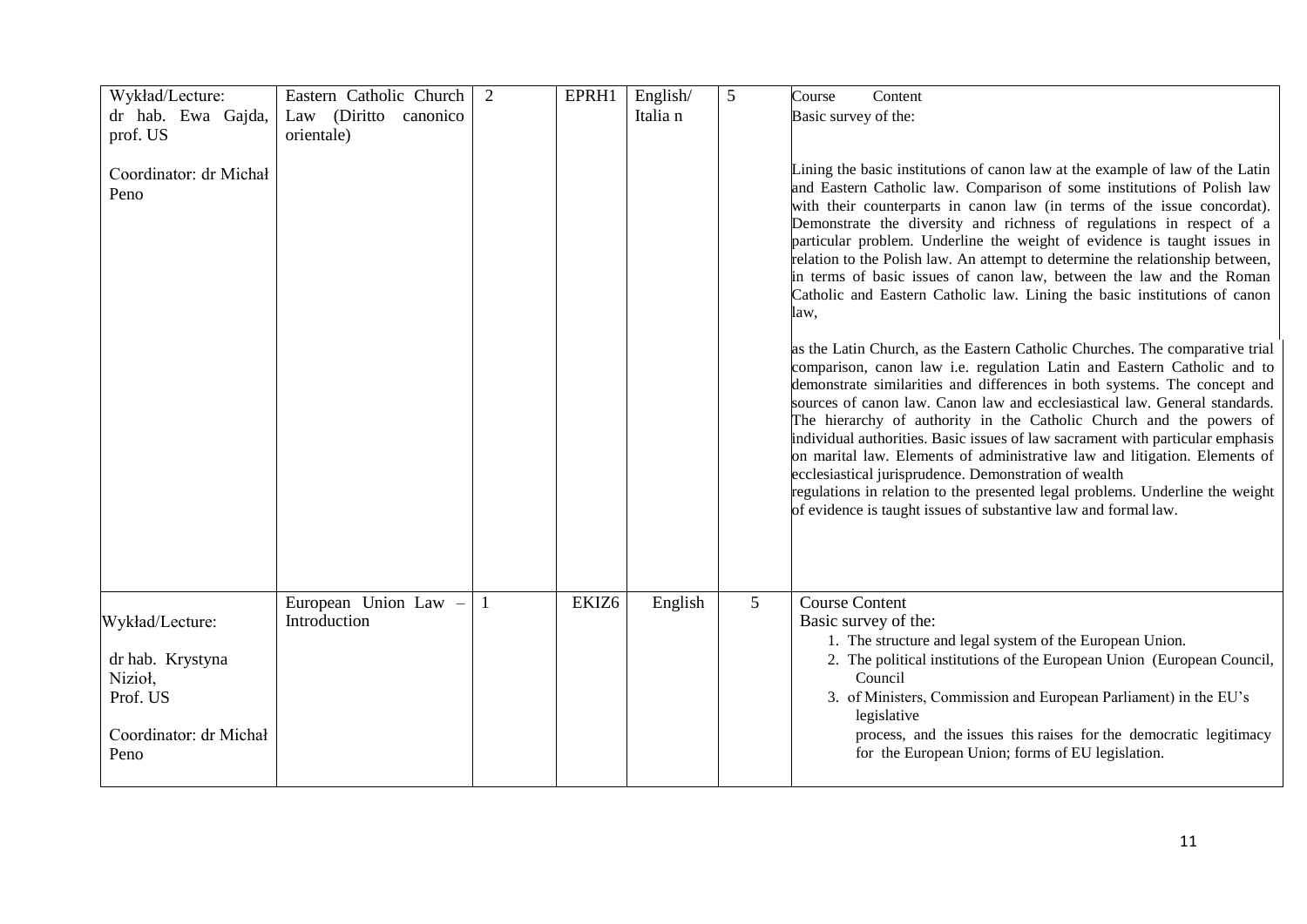|                                                                                                                                                   |                                                     |                |                   |         |                 | 4. The organizing principles of the legal order: primacy and direct<br>effect; the<br>5. attribution of powers, subsidiarity, proportionality; general<br>principles of law.<br>6. Proceedings before the Court of Justice.<br>7. The internal market.                                                                                                                                                                                                                                                         |
|---------------------------------------------------------------------------------------------------------------------------------------------------|-----------------------------------------------------|----------------|-------------------|---------|-----------------|----------------------------------------------------------------------------------------------------------------------------------------------------------------------------------------------------------------------------------------------------------------------------------------------------------------------------------------------------------------------------------------------------------------------------------------------------------------------------------------------------------------|
| Wykład/Lecture:<br>dr Michał Peno<br>Coordinator:<br>dr Michał Peno                                                                               | Introduction to Ethics                              | $\overline{2}$ | EIKF <sub>2</sub> | English | 5               | The course aims to:<br>introduce philosophical thinking about moral phenomena;<br>present and clarify the basic terminology employed in exploring<br>2.<br>questions of morality;<br>discuss some of the difficult issues raised in applied ethics;<br>introduce to the problem of the morality of law.<br>4.                                                                                                                                                                                                  |
| Wykład/Lecture:<br>dr Aleksandra Klich,<br>Exercise/Ćwiczenia:<br>mgr Karolina Ziemianin,<br>mgr Michał Wojdała<br>Coordinator:<br>dr Michał Peno | Civil Procedure.<br>Introduction                    | $\overline{2}$ | EIKC4             | English | 5               | <b>Course Content</b><br>Basic survey of the:<br>1. History and development of the civil law procedure<br>2. Relation of civil procedure to the other methods of the dispute resolution<br>3. Persons of civil process<br>4. Legal state of the civil court<br>5. Subject of civil law proceedings<br>6. Civil proceedings in practice<br>7. Legal state of judgment in civil cases                                                                                                                            |
| Wykład/Lecture:<br>dr Aleksandra Klich,<br>Exercise/Ćwiczenia:<br>mgr Karolina Ziemianin,<br>mgr Michał Wojdała<br>Coordinator:<br>dr Michał Peno | Civil Mediaton and<br><b>Commercial Arbitration</b> | $\overline{2}$ | EIKC5             | English | $5\overline{)}$ | Course Content Basic survey of the:<br>1. History and development of the civil mediation and commercial<br>arbitration as method of the alternative dispute resolution<br>2. Relation to the other methods of the dispute resolution<br>3. Persons of mediation and arbitration<br>4. Legal state of the mediator and arbitrator<br>5. Subject of civil mediation and commercial arbitration<br>6. Mediation proceeding in practice and arbitration in practice<br>7. Legal state of settlement in civil cases |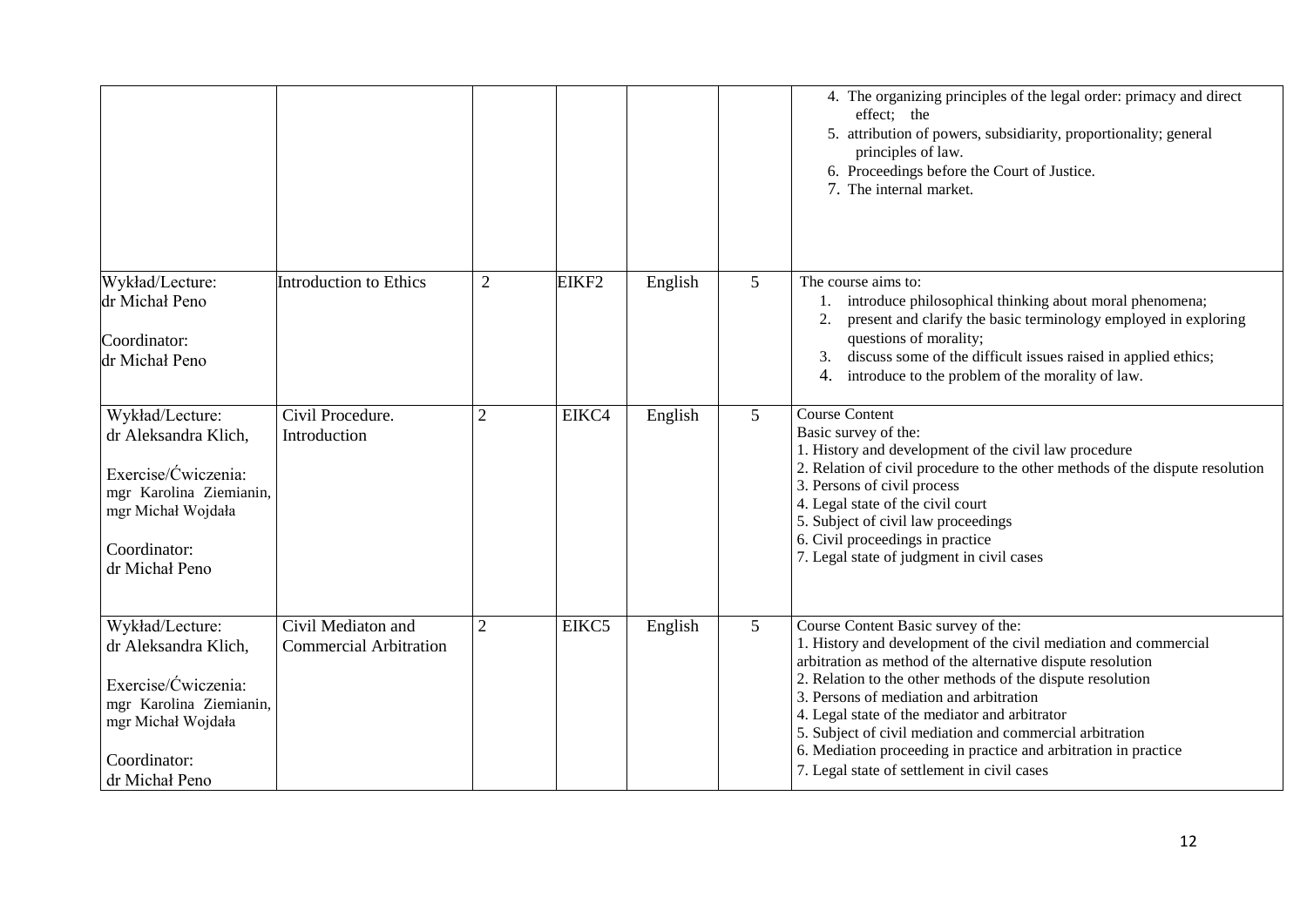| Wykład/Lecture:<br>dr Aleksandra Klich,<br>Exercise/Ćwiczenia:<br>mgr Karolina Ziemianin,<br>mgr Michał Wojdała<br>Coordinator:<br>dr Michał Peno | Informatizaton of Civil<br>Proceedings                     | semestr 1<br>lub/or 2 | EIKC6  | English | 5              | <b>Course Content:</b><br>1. Sources of law relevant for the informatization of the civil procedure<br>2. IT in civil proceedings<br>3. Particular IT tools used in civil proceedings in Poland<br>4. Informatization in different European countries                                                                                                                                                                                         |
|---------------------------------------------------------------------------------------------------------------------------------------------------|------------------------------------------------------------|-----------------------|--------|---------|----------------|-----------------------------------------------------------------------------------------------------------------------------------------------------------------------------------------------------------------------------------------------------------------------------------------------------------------------------------------------------------------------------------------------------------------------------------------------|
| Wykład/Lecture:<br>dr Aleksandra Klich,<br>Exercise/Ćwiczenia:<br>Mgr Karolina Ziemianin,<br>mgr Michał Wojdała<br>Coordinator:<br>dr Michał Peno | Patients' and Consumers'<br>Claims in Civil<br>Proceedings | semestr 1<br>lub/or 2 | EIKC7  | English | 5              | <b>Course Content:</b><br>Sources of patients' and consumers' rights<br>1.<br>2.<br>Entitlements of patients and consumers<br>3.<br>Authorities to protect the rights of patients and consumers<br>Litigation on the protection of patients' and consumers' rights<br>4.<br>Alternative dispute resolution in cases of patients and consumers<br>5.                                                                                           |
| Wykład/Lecture:<br>dr Przemysław Katner<br>Coordinator:<br>dr Michał Peno                                                                         | Property Law                                               | semestr 1<br>lub/or 2 | EIKC81 | English | $\overline{5}$ | <b>Course Content</b><br>1. The concept, character and structure of property law<br>2. Sources of property law<br>3. Things and the division of things<br>4. Possession<br>5. Ownership<br>6. Protection of ownership<br>7. Co-ownership<br>8. Perpetual usufruct<br>9. Limited property rights<br>1. General remarks<br>2. Usufruct<br>3. Servitudes<br>4. Co-operative member's ownership right to an apartment<br>5. Pledge<br>6. Mortgage |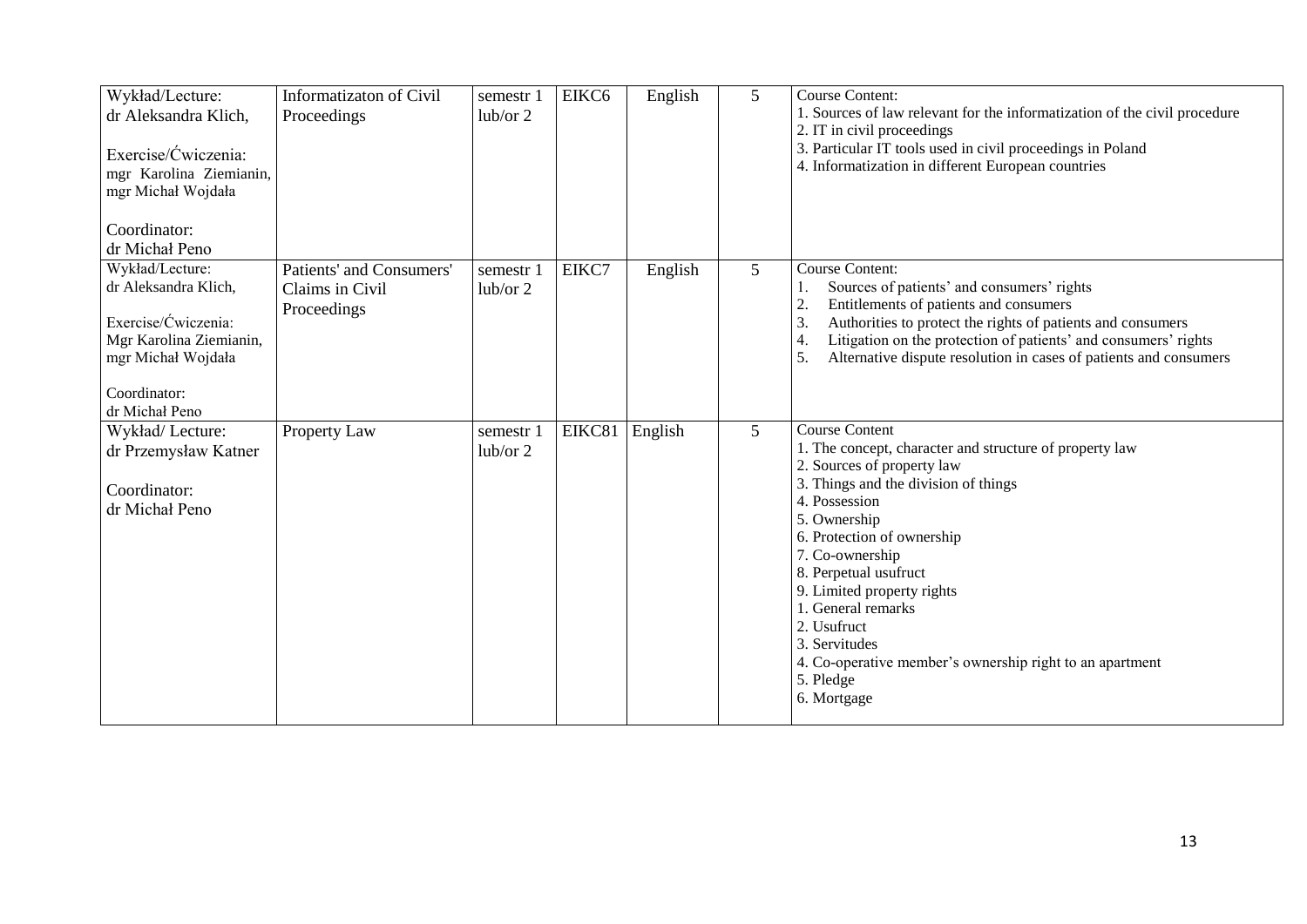|          | Law of Obligations | semestr 1 | EIKC82 | English | 5               | <b>Course Content</b>                                                  |
|----------|--------------------|-----------|--------|---------|-----------------|------------------------------------------------------------------------|
|          |                    | lub/or 2  |        |         |                 | 1. Sources of the law of obligations                                   |
| as above |                    |           |        |         |                 | 2. The definition, structure and nature of obligations                 |
|          |                    |           |        |         |                 | 3. Types of obligations                                                |
|          |                    |           |        |         |                 | 4. Emergence of obligations                                            |
|          |                    |           |        |         |                 | 5. The freedom of contract                                             |
|          |                    |           |        |         |                 | 6. Preliminary contract                                                |
|          |                    |           |        |         |                 | 7. Standard-term contracts                                             |
|          |                    |           |        |         |                 | 8. Consumer contracts                                                  |
|          |                    |           |        |         |                 | 9. The duty to redress damage                                          |
|          |                    |           |        |         |                 | 10. Contractual penalty                                                |
|          |                    |           |        |         |                 | 11. Due performance of obligations                                     |
|          |                    |           |        |         |                 | 12. Non-performance of obligation, breach of contract                  |
|          |                    |           |        |         |                 | 13. Impossibility of performance                                       |
|          |                    |           |        |         |                 | 14. Unjust enrichment                                                  |
|          |                    |           |        |         |                 | 15. Law of delicts                                                     |
|          |                    |           |        |         |                 | 16. The change of the creditor or debtor                               |
|          |                    |           |        |         |                 | 17. Actio Pauliana                                                     |
|          |                    |           |        |         |                 |                                                                        |
|          | Law of Succession  | semestr 1 | EIKC83 | English | $5\overline{)}$ | 1. The concept, character, structure and sources of the law of         |
|          | Prawo spadkowe     | lub/or 2  |        |         |                 | succession                                                             |
|          |                    |           |        |         |                 | 2. The concept and the composition of the inheritance estate           |
|          |                    |           |        |         |                 | 3. The concept and premises of succession                              |
|          |                    |           |        |         |                 | 4. Statutory succession                                                |
|          |                    |           |        |         |                 | 5. Testament                                                           |
|          |                    |           |        |         |                 | 6. Appointment of the successor                                        |
|          |                    |           |        |         |                 | 7. Legacy                                                              |
|          |                    |           |        |         |                 | 8. The situations of persons close to the testator                     |
|          |                    |           |        |         |                 | 9. Accepting or disclaiming an estate                                  |
|          |                    |           |        |         |                 | 10. The protection of succession                                       |
|          |                    |           |        |         |                 | 11. Legitime (retention share)                                         |
|          |                    |           |        |         |                 | 12. Liability for succession debts                                     |
|          |                    |           |        |         |                 | 13. The succession estate, the transfer and the decision of the estate |